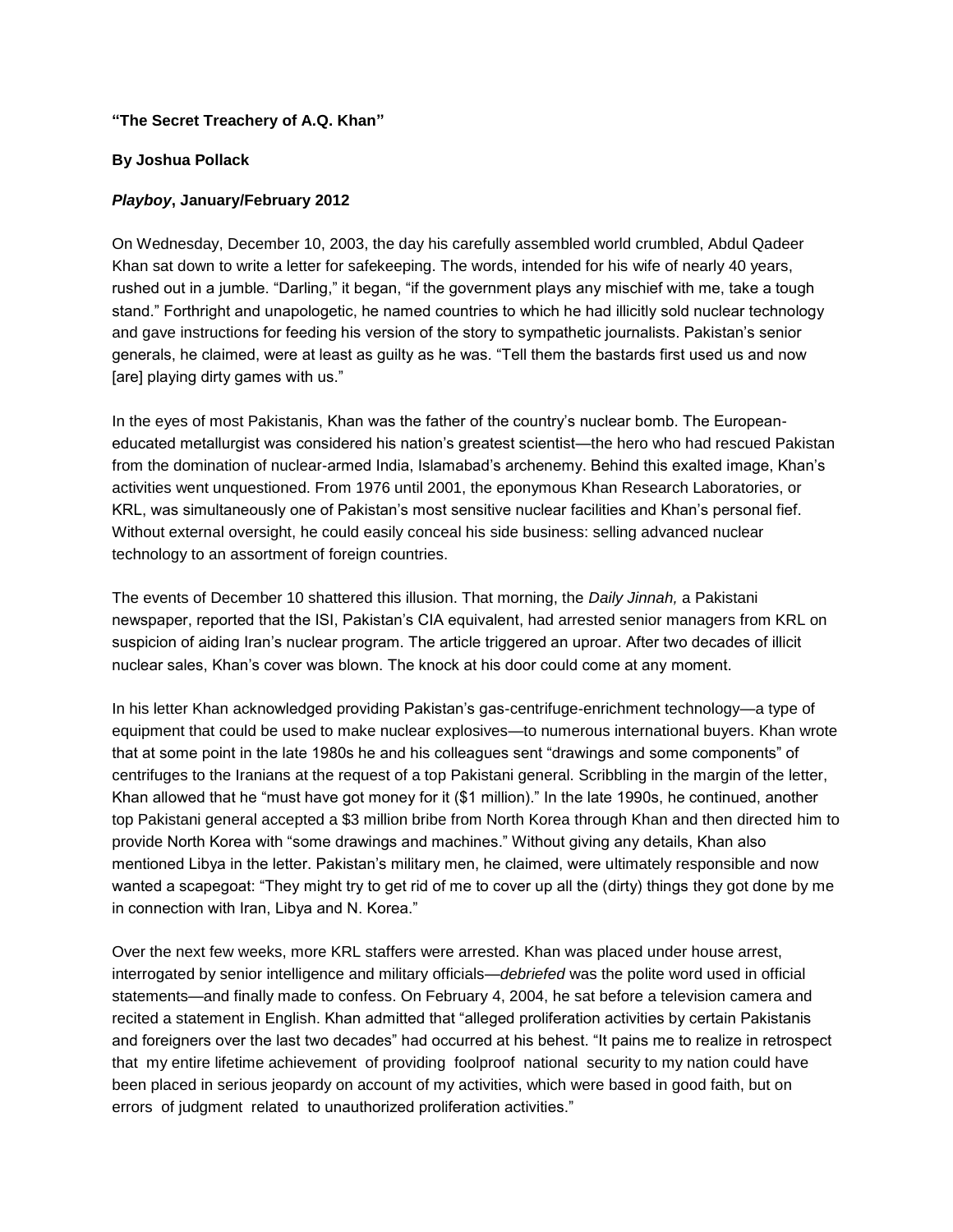Khan assumed sole responsibility and asked to be pardoned. The next day, Pervez Musharraf, the general who had seized control of Pakistan in 1999 and appointed himself president in 2001, granted that pardon before the national news media. Still, Khan remained under house arrest, beyond the reach of foreign investigators, forbidden to say anything that might endanger national security.

Only when Musharraf's power weakened did Khan resume speaking about his past activities. Today, Musharraf lives in exile, and Khan is once again free to express himself— more or less. The Pakistani government continues to limit his travels, but he talks to reporters and writes newspaper columns. In one interview he asserted that the military agency in charge of nuclear security had drafted his televised confession on Musharraf's orders. "The statement was thrust into my hands to read. I immediately realized that it was mischievous to put all the blame solely on me.… I refused to read it out as it was and insisted that the words 'I did it in good faith' be inserted."

By now Khan has made nearly every possible claim about who bears responsibility for selling Pakistan's centrifuge technology. He did it at the behest of the military. He acted purely on his own. The military was solely responsible. It was all done by foreigners. Khan lost many things during his ordeal, including his freedom and his credibility. But throughout, he retained one crucial secret: the identity of a fourth country, after Iran, Libya and North Korea, to which he had provided the shortcut to a nuclear weapon.

The unraveling of Khan's deceptions started in Iran. In February 2003 the Department of Safeguards of the International Atomic Energy Agency launched an investigation of Tehran's nuclear activities. (Safeguards inspectors are charged with verifying that countries don't secretly acquire nuclear materials or divert them from peaceful uses.) The Iranians tried to reveal as little as possible. But in August the Safeguards team confronted Iranian officials with a significant discovery: Some of Iran's centrifuges and associated equipment were coated in microscopic traces of uranium. Radiochemical analysis showed that all the traces were enriched, some to a high level.

The Iranians were cornered. Either they could assume responsibility for unacknowledged enrichment activities or they could try to pin it on the source of their imported machines. In October the Iranians finally explained that the contaminated equipment had come from Pakistan. As evidence, they revealed original centrifuge drawings supplied years earlier by Khan.

The admission from Iran shouldn't have come as a surprise in Islamabad. Shortly after Musharraf gained control of the country, Pakistani investigators had concluded that Khan was corrupt. A dossier prepared by the National Accountability Bureau found that Khan owned several expensive houses and had stashed \$8 million in bank accounts in Pakistan, Dubai and Switzerland. He was suspected of demanding kickbacks from suppliers, in addition to making unnecessarily large purchases and then skimming off a share of the payments. There were inklings that Khan was doing business with other countries as well. The problem could become embarrassing for Pakistan, even dangerous, but Khan was a popular figure. Musharraf chose not to confront him. Instead, he declined to renew Khan's contract as head of KRL when it expired in March 2001. On paper he was elevated to a more senior role as a presidential advisor. As far as Musharraf was concerned, the problem was solved.

The Iranian revelations alone didn't expose all Khan's activities. On December19 another customer emerged. That evening, President George W. Bush announced that Muammar el-Qaddafi of Libya had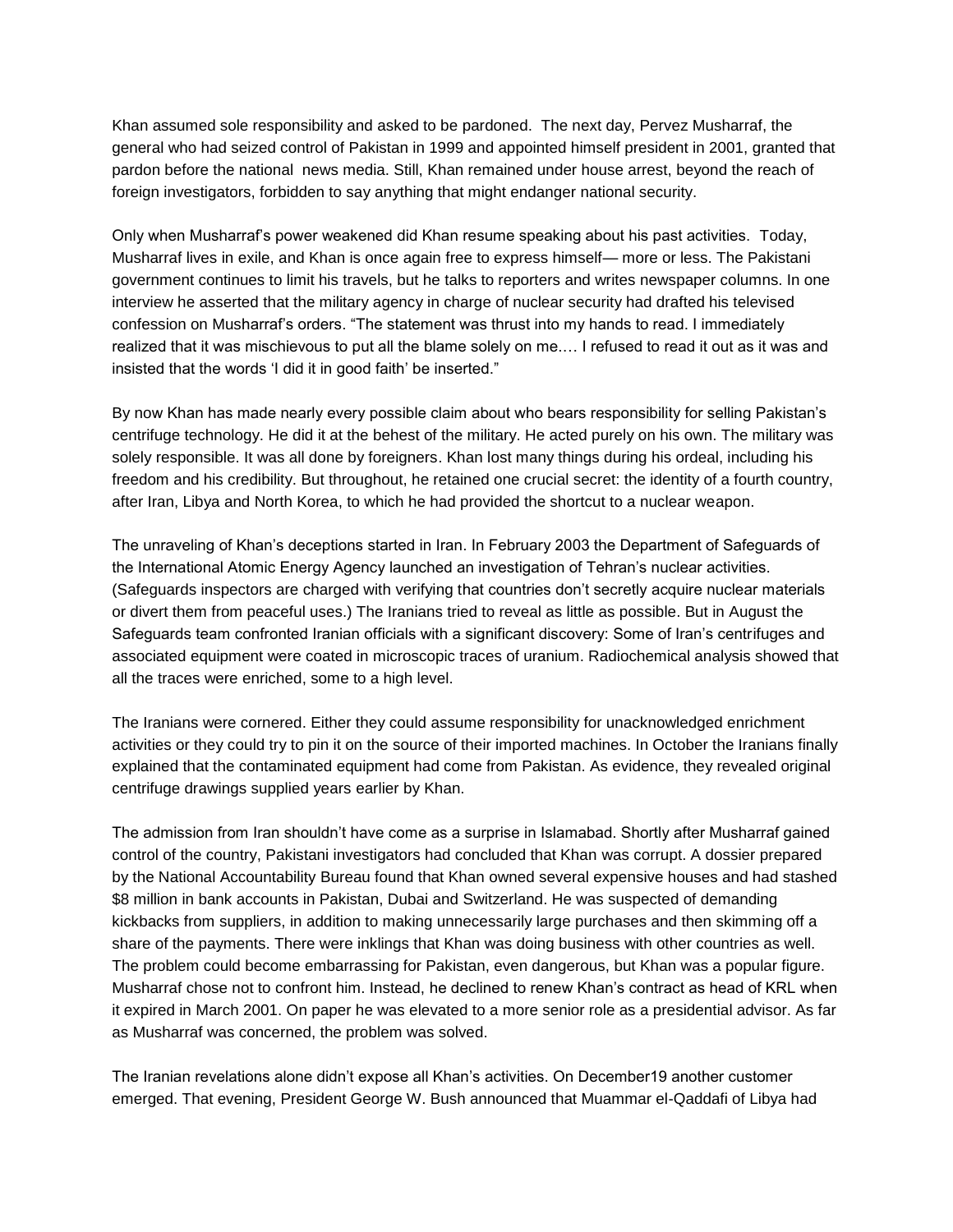decided to "disclose and dismantle all weapons of mass destruction programs in his country." IAEA inspectors were soon on the ground in Tripoli, where they learned that Libya, too, had received centrifuge equipment from Khan and his suppliers. Two customers had been revealed within just two months, and there could easily be more. The IAEA leadership decided to investigate Khan's entire operation.

Before long, inspectors discovered that Khan's operations had undergone a major expansion in the late 1990s, continuing even after he lost control of KRL. Previously, Khan had shipped small numbers of centrifuges to his customers via front companies in freewheeling Dubai. (The contaminated gear found in Iran had traveled this path.) He sourced additional equipment from Europe, Japan, Turkey and perhaps South Africa. But in 1997 Khan agreed to provide Libya with a complete enrichment facility, from the ground up. It would feature 10,000 brand-new centrifuges based on Pakistan's second-generation P-2 model. To make this possible, Khan needed greater room to maneuver. "He had to go overseas," says David Albright, president of the Institute for Science and International Security and the author of Peddling Peril, an in-depth examination of the Khan network. "He just couldn't make enough machines in Pakistan. Making 10,000 P-2s at KRL's workshops for the Libyans would have been noticed."

Khan entrusted a longtime associate in Dubai with setting up a workshop to make the necessary centrifuge components. Buhary Seyed Abu Tahir, better known as Junior, was a Sri Lankan national who had been involved with Khan since the 1980s. At first he worked for his uncle S. Mohammad Farooq, ordering, receiving and reshipping centrifuge-related equipment for KRL and for Khan's foreign customers. But Farooq decided to accept a buyout from Junior and retire. By the late 1990s Junior had become one of Khan's key overseas operatives.

Khan turned to him to manage the fulfillment of the Libyan order. An effort to produce components in Dubai stalled for lack of skilled labor. After considering Turkey as a possibility, Junior selected a facility in Shah Alam, Malaysia. Conveniently, it belonged to a company partly owned by his Malaysian wife. Better yet, the majority investor was the son of Malaysia's prime minister, which would help to avoid scrutiny. After making the centrifuge parts in Malaysia, Junior's people would ship them to Dubai. From there, the shipments would proceed to Libya.

Ultimately, the IAEA was able to track down almost all of the centrifuge components and materials that originated with Junior's operation. But some records turned up that did not correspond to anything recovered in Libya, Dubai, Malaysia or locations in between—indicating other shipments. "The shipments were never found," says Olli Heinonen, who led the IAEA's investigation of the Khan network. "Were they destroyed? Dumped? Are they being kept somewhere? We don't know."

News reports about the missing shipments started appearing while the investigation was still under way. Reporters seized on the idea of a fourth customer. Other evidence seemed to confirm those suspicions. "Members of the Khan network would refer to 'the fourth customer,' " says Heinonen. "It was their code language. We still don't know who they meant." The obvious candidates were in the Middle East, long considered a breeding ground for secret nuclear programs. Based on Khan's travels, Syria, Egypt, Sudan, Saudi Arabia and Kuwait were all possibilities. Turkey sometimes made the list as well. But no solid evidence of any transactions came to light. One of the IAEA's strongest leads was in Hasakah, a town in northeastern Syria. Satellite photos showed a large building there that resembled the blueprints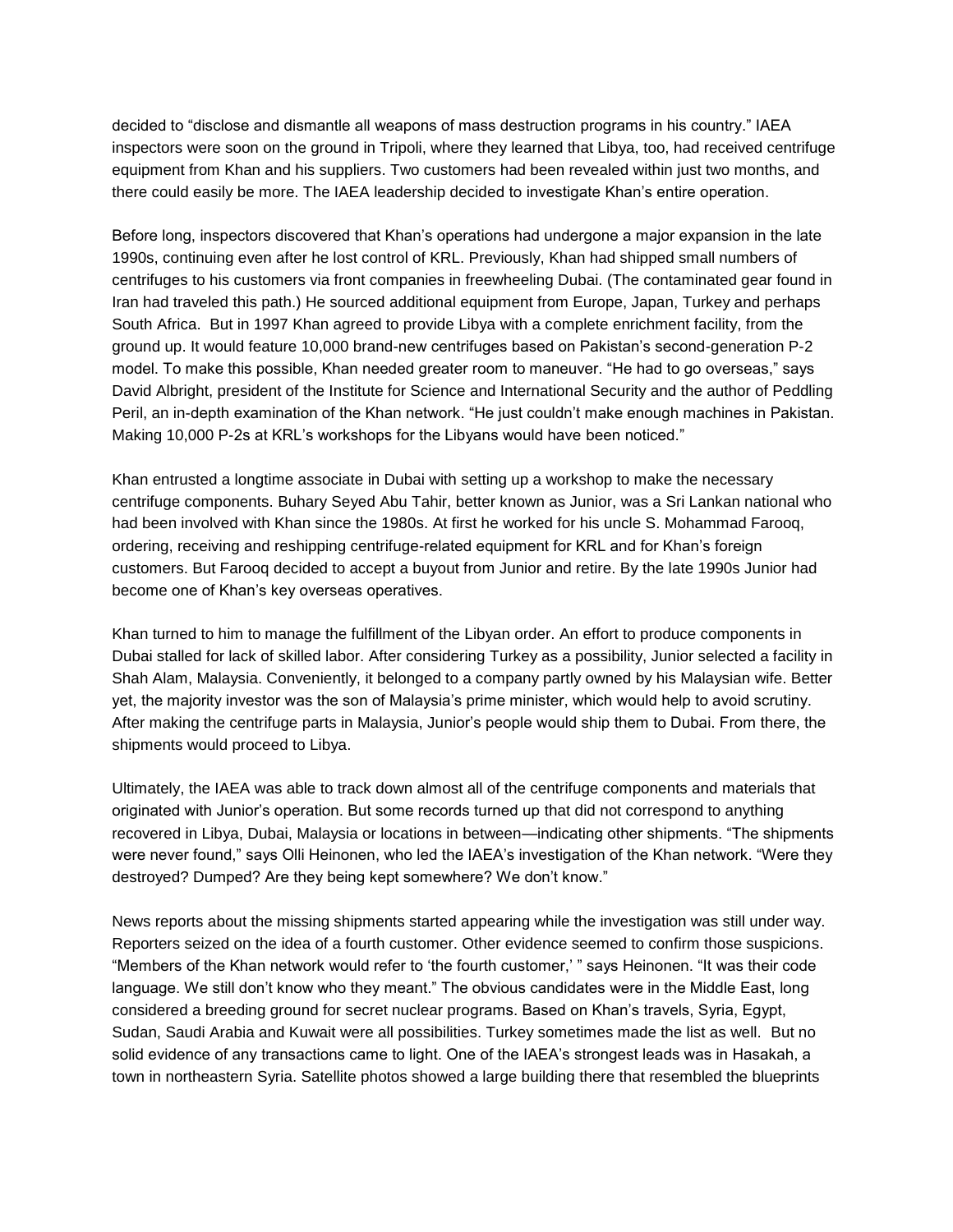for Libya's planned centrifuge- enrichment facility; however, it turned out to be a cotton-spinning factory. The IAEA investigation left the mystery of the fourth customer unsolved.

Yet there is an overlooked possibility, previously ignored because it seemed too absurd to consider, but it might be the most compelling answer to the fourth-customer mystery. Only three countries are known to operate centrifuge technology similar to Pakistan's. Two of them, Iran and North Korea, are already accounted for among Khan's customers. The third and last country on the list: India, Pakistan's foe.

The nations of India and Pakistan were born in 1947 in a terrible spasm of blood and fear. After Britain's withdrawal from its South Asian empire, many who found themselves on the wrong side of the new borders fled their homes and headed for the other—Hindus and Sikhs to India, Muslims to Pakistan. Untold numbers were killed. The animosity between India and Pakistan parallels that of the Arab-Israeli conflict, with an equally long record of territorial disputes, war, terrorism and faltering diplomacy. The difference is one of scale. As a result of the 1948 Arab-Israeli war, hundreds of thousands of Arabs left Israel for Arab countries, and hundreds of thousands of Jews left Arab countries for Israel. By contrast, in the four years after British India split into two countries, 14.5 million refugees crossed sides. In all likelihood it is the largest episode of ethnic cleansing since the end of World War II.

At the time of partition, A.Q. Khan was growing up in the central Indian city of Bhopal. After graduating from high school in 1952, he chose to follow three of his older brothers to Karachi, Pakistan. He would later recall the journey as a series of petty humiliations. In the account he gave to his biographer in the late 1980s, Khan and other Muslims leaving India on the same train were subject to intimidation and thievery. Policemen seized women's jewelry, he claimed, and conductors confiscated tickets until bribes were given. Anyone who protested was beaten. "The experience I had with the Indian police and railway authorities fully explained why Quaid-e-Azam fought so relentlessly for Pakistan," Khan said, referring to Pakistan's founder, Mohammed Ali Jinnah, who was called the Great Leader.

Not long after finishing college in Karachi, Khan moved to Europe to complete his education. He married a local girl, started a family and completed a doctorate in engineering, specializing in metallurgy. Fate took a turn when he landed a position at FDO, a Dutch company that developed gas-centrifuge technology for URENCO, a European consortium that supplies fuel for nuclear power reactors. Later, Khan would cite two events that motivated his return to Pakistan. The first was the 1971 war. It ended with India's rapid conquest of East Pakistan, which afterward became Bangladesh. "I was in Belgium in 1971 when the Pakistan army surrendered in then East Pakistan and faced utmost humiliation," Khan recounted during a 2009 television interview. "Hindus and Sikhs were beating them with shoes, and their heads were being shaved in concentration camps. I saw those scenes with horror."

The second event was India's nuclear test in 1974. By this time Khan was at FDO, working with centrifuges. Determined to even the score, he wrote to Pakistan's prime minister, Zulfikar Ali Bhutto, explaining uranium-enrichment technology and offering his services to his country. Impressed with Khan's enthusiasm, Bhutto sent word that they should meet. Late that year Khan brought his wife and two young daughters on a visit to Pakistan, where he met with Bhutto and learned about the nascent Pakistani nuclear program. A year later, without informing anyone at FDO in advance, he permanently relocated his family to Pakistan. One account claims he arrived with three suitcases full of papers. A co-worker at FDO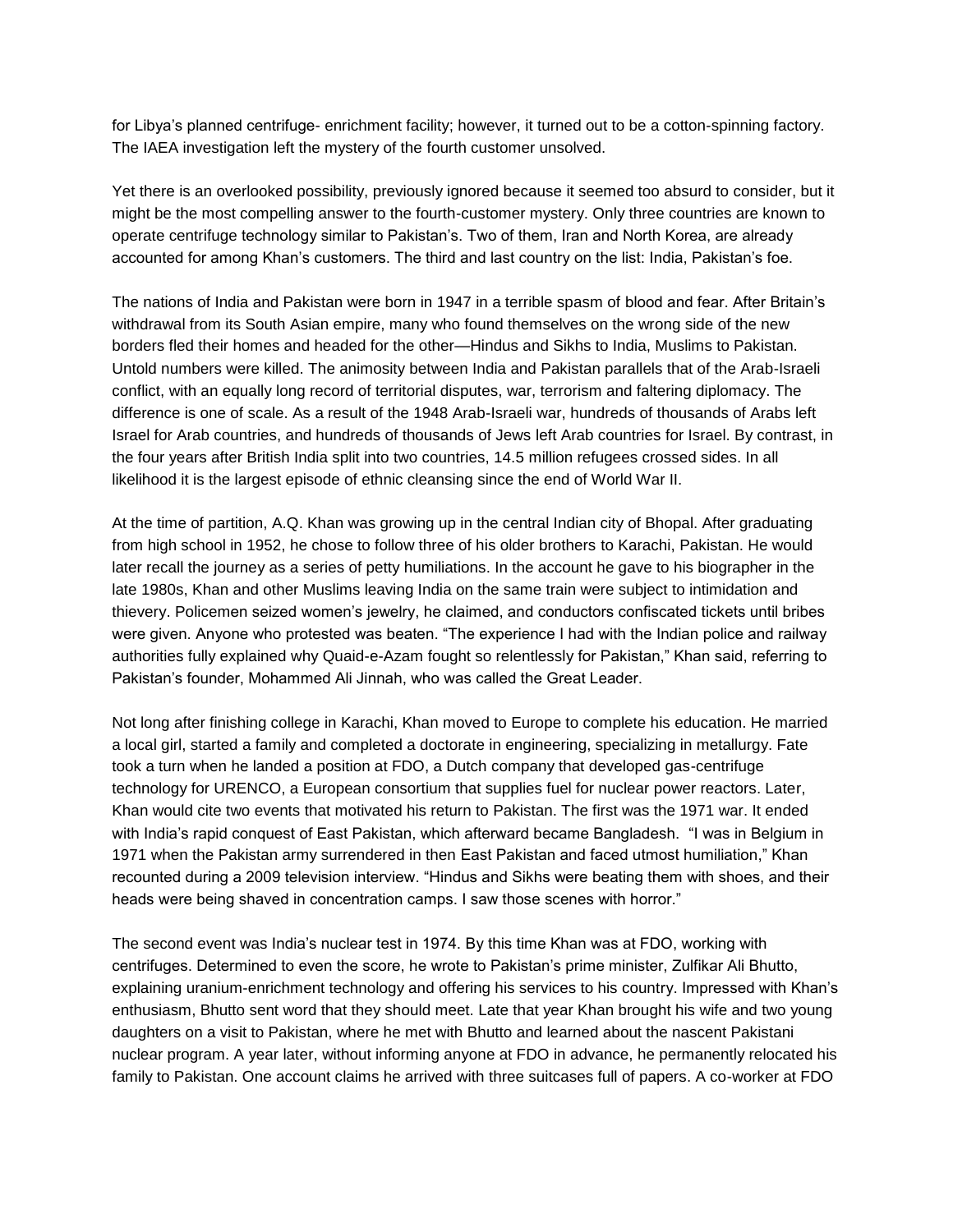also alleged that Khan had already been slipping centrifuge design information to Pakistani diplomats in the Netherlands.

In 1976 Khan persuaded Bhutto to grant him exclusive control over Pakistan's fledgling uraniumenrichment program. Relying mostly on his European connections, he set out to build a complete enrichment facility through a global network of suppliers and front companies. By early 1983 KRL was producing enough highly enriched uranium to make nuclear weapons, according to Khan. His major achievement in life was now behind him. Almost immediately afterward, Khan started marketing his nuclear expertise abroad.

Khan's first known overture to another country took place in a meeting with Libyan officials in January 1984. The Libyans later described how Khan had explained the technologies involved in developing nuclear weapons and offered to sell them. The Libyans declined, concluding the technology was too challenging. But in 1989 they went back to Khan, striking a deal in 1991. Stringent UN sanctions imposed in 1992, however, made it too hard for Libya to receive the delivery. Not until the big 1997 contract—the event that drove Khan to set up component production under Junior Tahir's leadership in Malaysia—did the Libyan business get moving again.

Khan's next known prospect was Iran. The initial contact appears to have been made in 1985 through employees of L eybold-Heraeus, a German company whose offerings included specialized "feed- andwithdrawal" systems that carry uranium hexafluoride gas into and out of interconnected centrifuges. Khan was already one of the firm's best customers. After protracted negotiations, the Iranians decided to buy design documents and a few sample centrifuges from Khan, enough to kick-start their own program. The payout was a few million dollars, which Khan split with his partners, including Gotthard Lerch, a German engineer who had worked at Leybold. A second, more extensive deal with the Iranians was concluded in 1993 or 1994. This time, Khan and his people were expected to provide consultations on technical issues. Meetings continued until at least 1999.

Less is known about Khan's dealings with North Korea, whose first attempts to study centrifuges began around 1987. Khan is said to have told a senior Pakistani general that he had supplied the North Koreans in the 1980s, but they couldn't use what they had bought. A more extensive transaction took shape in the mid-1990s, when KRL received ballistic missiles from the North Koreans. As partial payment, Khan later admitted, he sent centrifuges and other equipment to the North Koreans. In late 2010, North Korea showed American visitors what appeared to be an operational centrifuge facility. The machines resembled Pakistan's P-2 model.

Khan's dealings did have some false starts. In the late 1980s Lerch's associates made approaches to the South African nuclear program. But South Africa had already launched its own centrifuge efforts. Moreover, the program was canceled entirely in 1991. Khan himself reportedly made several visits in the 1990s to Syria, where he seems to have pitched the Syrians on a weapons program. Denying that any meetings occurred, Syrian president Bashar al-Assad claims to have rejected a written offer from Khan in early 2001.

Khan's best-documented failure involved Iraq. Shortly after Iraq's invasion of Kuwait in 1990, a Pakistani man passed a document to a senior Iraqi security official promising that Khan could supply an "A.B.,"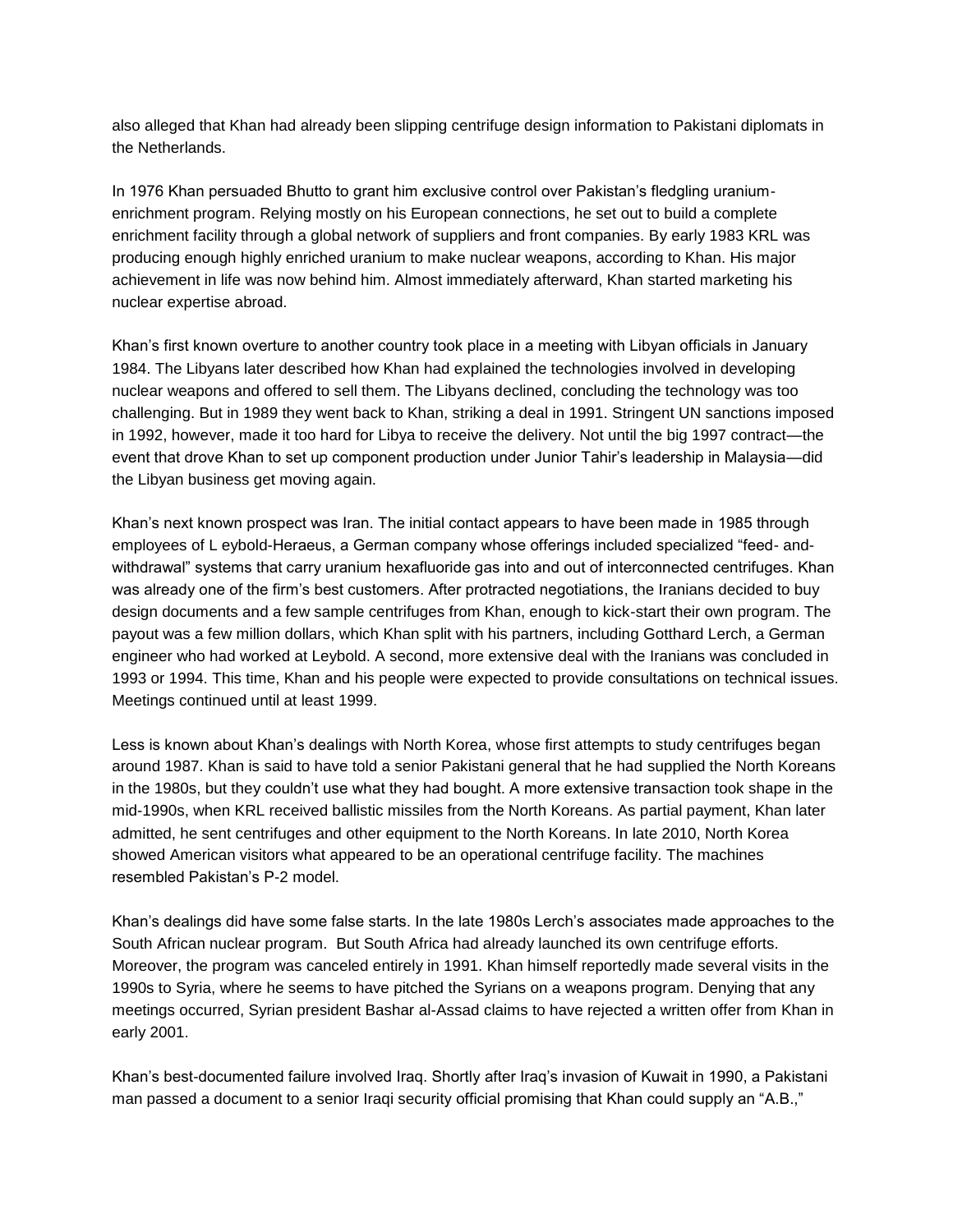implying "atomic bomb," in about three years, for a cost of \$150 million. The Iraqis' deliberations were interrupted by the start of the first Persian Gulf War. The IAEA uncovered records of the discussions in Iraq in 1995. When the story leaked to the press in 1998, the Pakistani government flatly denied it.

What motivated Khan to offer centrifuge technology to so many different countries? The public Khan, Pakistan's hero, can hardly be squared with the man who privately enriched himself at his nation's expense. But something deeper does connect them: Khan's insatiable craving for respect and admiration. At the same time he began offering KRL's technology to new customers, Khan also embarked on a restless campaign of self-glorification. He memorialized himself in scores of institutions and edifices across Pakistan, funded from his mysteriously deep pockets. Khan's website exhaustively recites 63 gold medals bestowed on him from 1984 to 2003. It enumerates the many public buildings and academic awards bearing his name throughout Pakistan, his service on the boards of educational and research institutions and his sponsorship of community health and welfare organizations. Also mentioned: his funding of the restoration of the tomb of Sultan Shahabuddin Muhammad Ghauri, the Muslim conqueror of what is now Pakistan and northern India.

This obsession tends to explain Khan's need for large sums of money. Khan appears to have admitted as much to his interrogators. A summary of the Pakistani investigation, provided by the ISI to foreign governments, describes what happened to the cash from Khan's initial deal with the Iranians: "Some [of the money] was donated for various social, educational and welfare projects undertaken by Dr. A.Q. Khan in Pakistan." The same applied to the arrangement with Libya.

Khan's yearning for respect was instilled early in life. The youngest of seven children, he idolized his father, headmaster of a Bhopal high school who had once held a senior role in the national education system. "Whenever I went to the bazaar with my father, I would see people from all walks of life (shopkeepers, teachers, doctors, etc.), standing up as a mark of respect to my father," Khan recounted to his biographer. "They used to request him to stay with them for a few minutes and have a cup of tea. I was about seven years of age at that time and it left a permanent, deep impression on my mind."

Measured against this high standard, Khan found it difficult to be slighted. He explained his decision to leave India as motivated by distaste for being a second-class citizen. "There was no future for Muslims in Bhopal. My brothers advised me to come to Karachi. My father, after assessing the conditions in Bhopal, very reluctantly allowed me to go." But Pakistan didn't instantly embrace its newfound son either. In 1967, after receiving a master's degree at Delft University of Technology in the Netherlands, Khan brought his wife home to Pakistan, where he applied for a position at a new steel mill. He received no job offer and returned to Europe. But he didn't forget the episode. When he wrote to Bhutto in 1974, offering his help in creating a nuclear weapon, he couldn't resist complaining about the rejection of seven years earlier.

He struggled, too, with keeping his accomplishments to himself. In particular, he chafed at the idea of not being able to tell the world about Pakistan's nuclear capabilities, which Islamabad stayed quiet about to better preserve relations with the United States. The most notorious episode occurred in 1987. Indian journalist Kuldip Nayar baited Khan into speaking far too candidly about the then secret Pakistani nuclear weapons program by pretending a prominent Indian scientist had told him not to bother making the trip: "Don't waste your time. They don't have anything. No bomb, no men, no rationale." Khan became outraged: "Tell them we have it. Tell them. Tell them.… We have it and we have enriched uranium.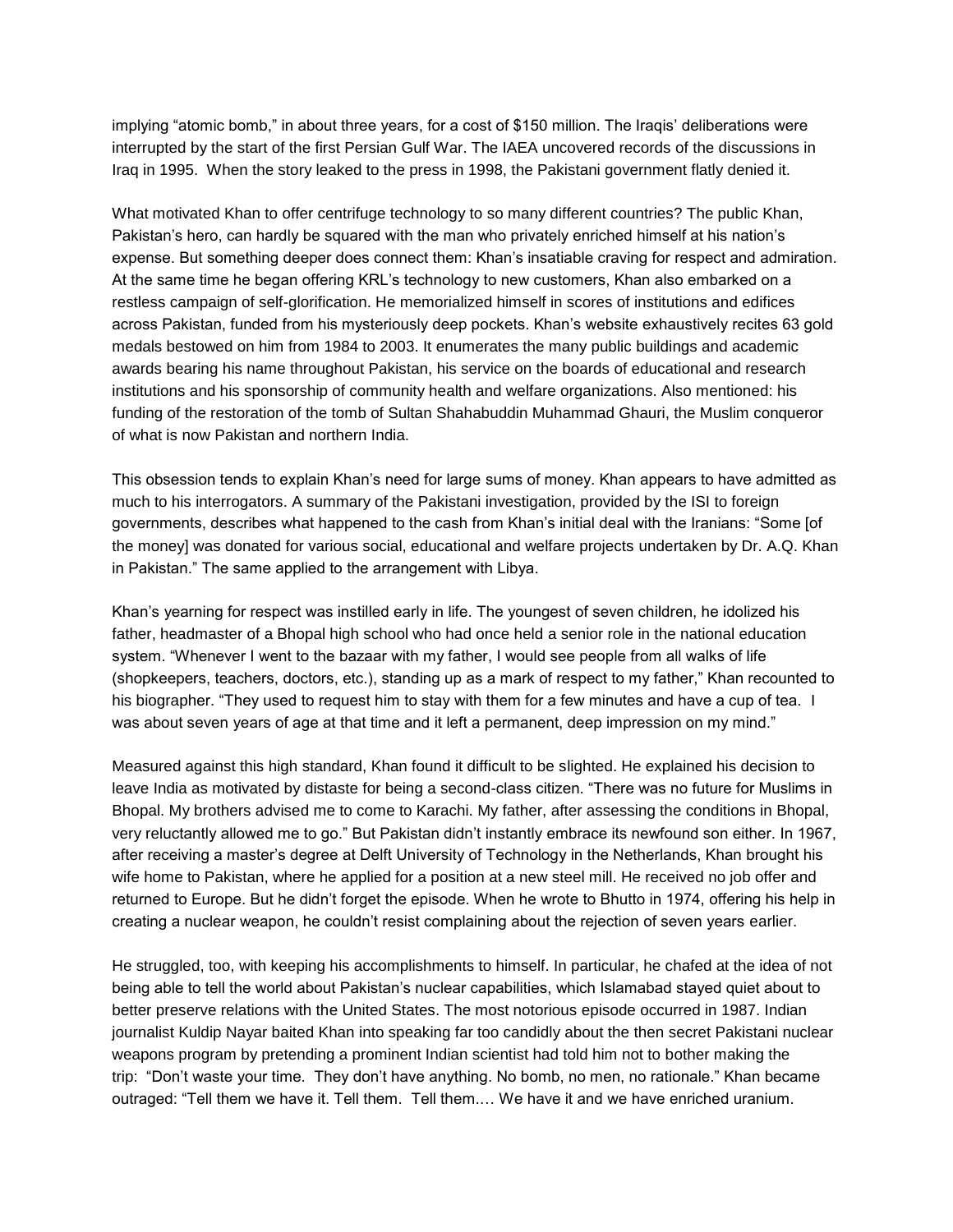Weaponized the thing. Put it all together.… Mr. Nayar, if you ever drive us to the wall, we will use the bomb."

More trouble came in 1989 with the release of his biography, the provocatively titled Dr. A.Q. Khan and the Islamic Bomb. The book went to lengths to enlighten readers about Khan's historic role and personal greatness, as well as the perfidy of his opponents inside and outside Pakistan. But it was also prematurely frank about the military purposes of Pakistan's nuclear program. All copies were removed from bookstores, and the author was briefly thrown in prison.

While his full stature as "father of Pakistan's nuclear bomb" couldn't be revealed, Khan devised another way to glorify himself. Here, he drew on his original inspiration: the admiration bestowed on his father. Khan set out to make himself into the visionary sponsor of higher education in Pakistan. One of his more ambitious endeavors was the founding of a private university, the Ghulam Ishaq Khan Institute of Engineering Sciences and Technology—a costly endeavor that coincided with Khan's nuclear sales abroad. In 1993 Khan told journalist Simon Henderson, "I have always been keen to go into education. My father was a teacher." But such thoughts couldn't compete with his deeper passion. As Khan explained, "There is a tremendous amount of love [for me in Pakistan], and it is obvious everywhere.... I believe the most important thing is what my country, my people, think of me. I don't care what other people think of me. Once I'm gone, my name and my prestige and the love and affection that I have in this country will remain forever."

Not all of Khan's fellow countrymen, however, viewed his compulsive philanthropy as entirely selfless. "I often thought that this was not generosity in the real sense," Haroon Ahmed, Khan's estranged former psychiatrist, told investigative journalists Adrian Levy and Catherine Scott-Clark for their book Deception: Pakistan, the United States, and the Secret Trade in Nuclear Weapons. "He really did this so that if he was driving down the Peshawar Road, let us say, the chances are he would pass a building bearing his name— and it would remind him that he was indeed the great Abdul Qadeer Khan."

For all his bluster, Khan could legitimately claim a victory over the Indians when it came to centrifuge technology. While the Indians had beaten Pakistan to the bomb, they had done so through mastery of plutonium production—a different route to creating a nuclear weapon. India's ability to enrich uranium remained limited. New Delhi started a centrifuge program in the 1970s, but the Indians weren't ready to break ground on their main enrichment facility until 1986. By that point, Pakistan's KRL had been churning out weapons-grade uranium for at least three years.

India's enrichment program progressed slowly, but at some point before 1992 the Indians began experimenting with supercritical centrifuges, devices that can withstand very high rotational speeds. The program apparently continued to expand, with the Indians purchasing large quantities of supercritical centrifuge components from 1997 to 1999 and again from 2003 to 2006. Surprisingly, they were almost open about their shopping spree. In 2006 the Washington, D.C.–based Institute for Science and International Security revealed that the Indian government had used newspaper ads to solicit bids for centrifuge parts. The details of these advertisements, along with documents the Indians gave potential suppliers, provide strong clues about where New Delhi's supercritical centrifuge technology came from. Despite some changes, the design is recognizable to the trained eye: It almost mirrors the G-2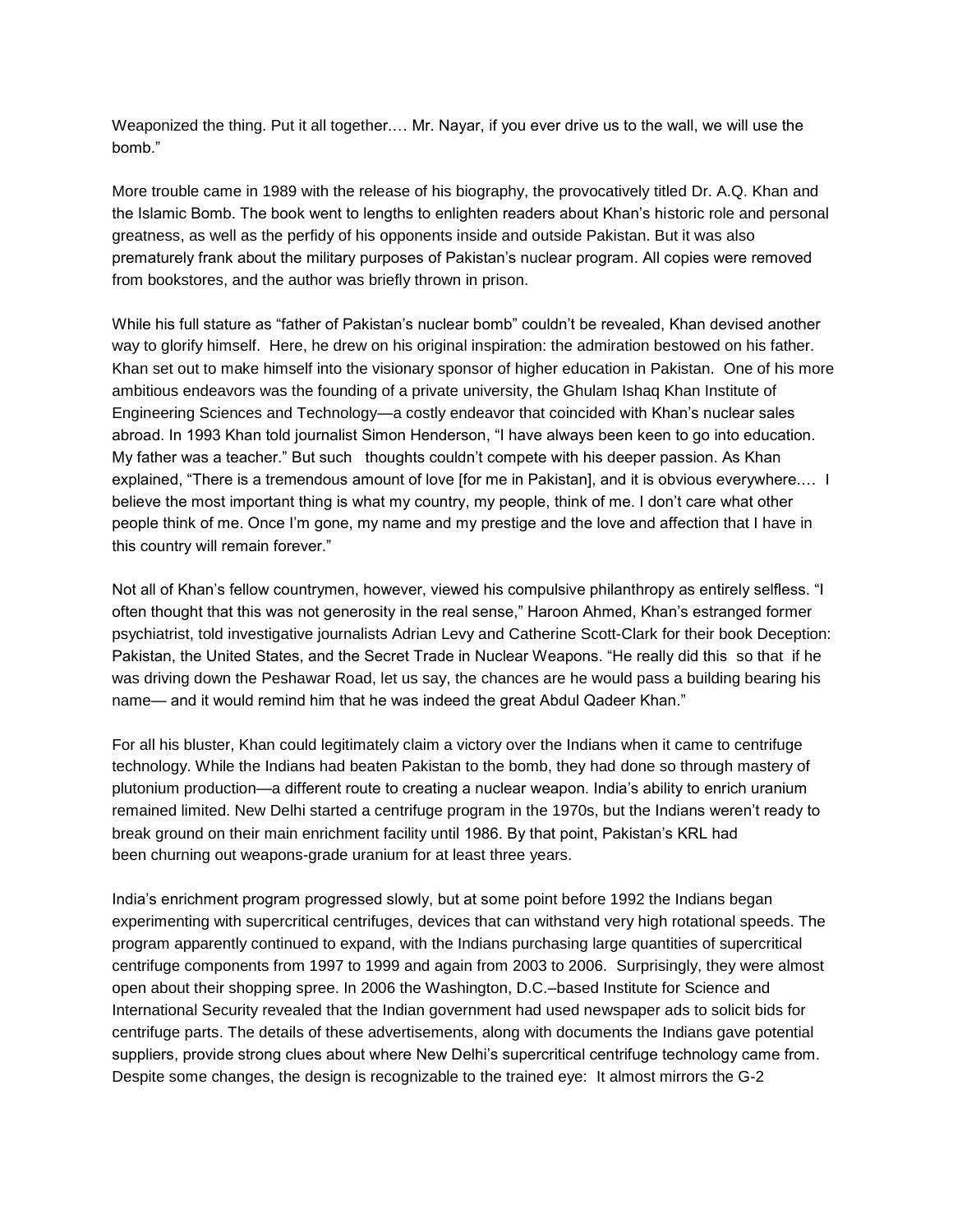centrifuge, a design that Khan stole from URENCO in the 1970s and later reproduced as Pakistan's P-2 centrifuge.

Centrifuge specs are not the only apparent link between India's enrichment program and Khan's operation. The cast of characters also overlaps, starting with Gerhard Wisser, a German living in South Africa. In collaboration with Gotthard Lerch in Switzerland, Wisser's engineering firm supplied new gashandling equipment for KRL's centrifuges, delivered through Farooq's operation in Dubai. When Khan struck his 1997 deal with Libya, he called on Wisser for similar equipment. According to a South African court document, Wisser also supplied India's centrifuge program with specialized equipment, starting in the late 1980s. What else he or Lerch might have sold to the Indians remains unknown, but the timing is consistent with India's earliest known work with supercritical centrifuges. Wisser seems to have had access to centrifuge designs, too; he tried to sell them to the South Africans around the same time.

Could Khan have been ignorant about Wisser's dealings with India? His own guilty conscience says otherwise. Though Khan has never acknowledged having a fourth customer, he gave his Pakistani interrogators at least two contradictory cover stories that explained how KRL's enrichment technology could have ended up in enemy hands. The full transcript of Khan's interrogation, said to run hundreds of pages, has never been made public, but Musharraf 's 2006 memoir provides important details. At first, Khan seems to have suggested his overseas network (Lerch, Wisser et al.) was autonomous enough to supply both India and Pakistan without either side knowing. But Khan later alleged he had been exploited by an Indian connection who was hidden inside Farooq's Dubai operation. "Ironically," wrote Musharraf, "the network based in Dubai had employed several Indians, some of whom have since vanished. There is a strong probability that the Indian uranium enrichment program may also have its roots in the Dubaibased network and could be a copy of the Pakistani centrifuge design."

Musharraf's tale of betrayal is slightly distorted. There are no indications any Indians were regularly employed by Farooq or his nephew Tahir. But some accounts describe Farooq as being of Indian origin, just like Khan. And indeed, after Khan could speak more freely again, he accused Farooq of having absconded. In a 2009 interview, he claimed Farooq didn't simply retire in 1992 but "cheated Tahir and fled to Singapore with all the money they had in their bank accounts. He later blackmailed Tahir." According to the ISI's partial summary of the interrogation, Khan emphasized that Farooq had access to copies of the centrifuge drawings. Khan also told his interrogators Farooq had supposedly transferred his share of the money from Libya to accounts in Singapore and India.

Lately, Khan has gone a step further, blaming the foreign members of his network for all the sales of KRL technology, not just sales to India. In this new version of events, Farooq has developed into one of Khan's primary villains—a thief, a blackmailer and an agent of the CIA. Conveniently, too, he was now permanently out of reach. "The bastard died of cancer that he deserved," Khan told a reporter in 2011.

Privately Khan could rationalize his culpability another way. He habitually cheated nearly all his customers. India would have been no exception. "Some of Khan's customers were clearly being misled by the network," says Scott Kemp, an expert on gas centrifuges at Princeton University. "He was consciously selling junk—providing customers with incomplete, sometimes rejected drawings, disused and sometimes broken parts, plus random knickknacks he tried to pawn off as centrifuge components.